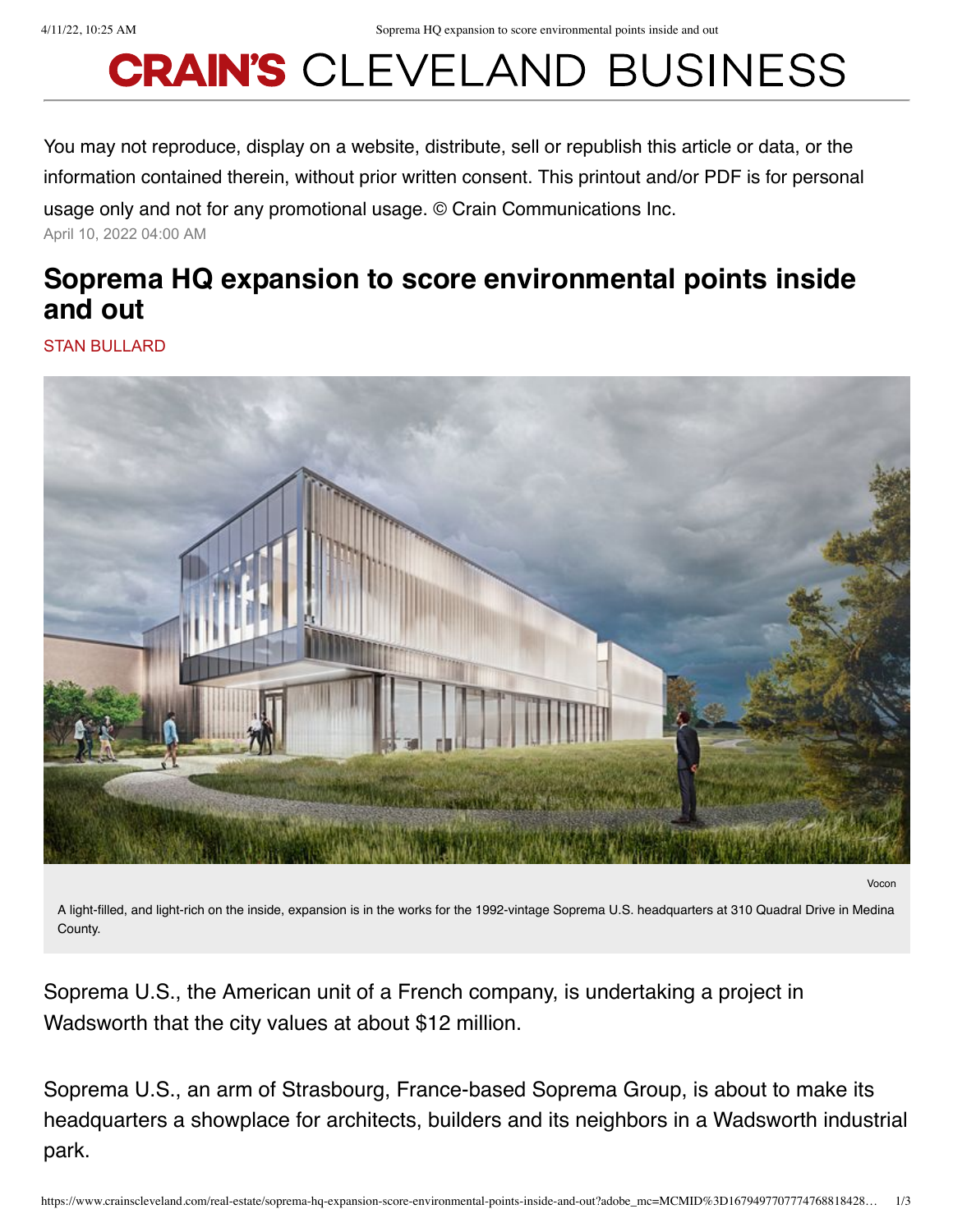Cleveland architecture firm Vocon has designed an expansion for the company's headquarters that will give it a shimmery modern exterior and integrate many of the company's products for the building market into the project. Many are environmentally friendly products that reduce building impacts and aim to make it a nearly zero-emission building.

Metal panels, or louvers, that help shade the building from direct sunlight will be imported from Europe for the building because the company does not yet sell them in the United States.

At the same time, the design will replace a workmanlike concrete building dating from 1992 with a contemporary design.

Jodi van der Wiel, design director at Vocon, said the project's goal is "to create an exciting new space that energizes employees while advancing environmental and human sustainability. The design re-imagines the dated, existing structure with a highly efficient space matching the needs of an evolving workforce."

To that end, the structure will have features such as Soprema's green roof, which will also go onto new terraces, its vegetation-covered walls and the company's legacy waterproof roofing and associated building products.

Tim Kersey, Soprema U.S. CEO, said in an interview the design is not only prized by privately held Soprema's owner, Pierre-Etienne Bindschedler, but the investment also will meet business goals for the company in Medina County.

"We've grown so much over the last 10 years that we needed to get everyone back under one roof," Kersey said, as it has staffers not only in its headquarters and production structure but also in two other buildings nearby.

While the plan has been years in the making, the pandemic disruption and the rise of the work-from-home era is not changing the course of the project.

"We don't think fully remote work is sustainable," Kersey said. "It was time to put everyone back under one roof. We think people need interaction. It's healthier. You cannot replace, as they used to say, 'water cooler talk.' "

The expansion and updating will mean a lot for Soprema staffers.